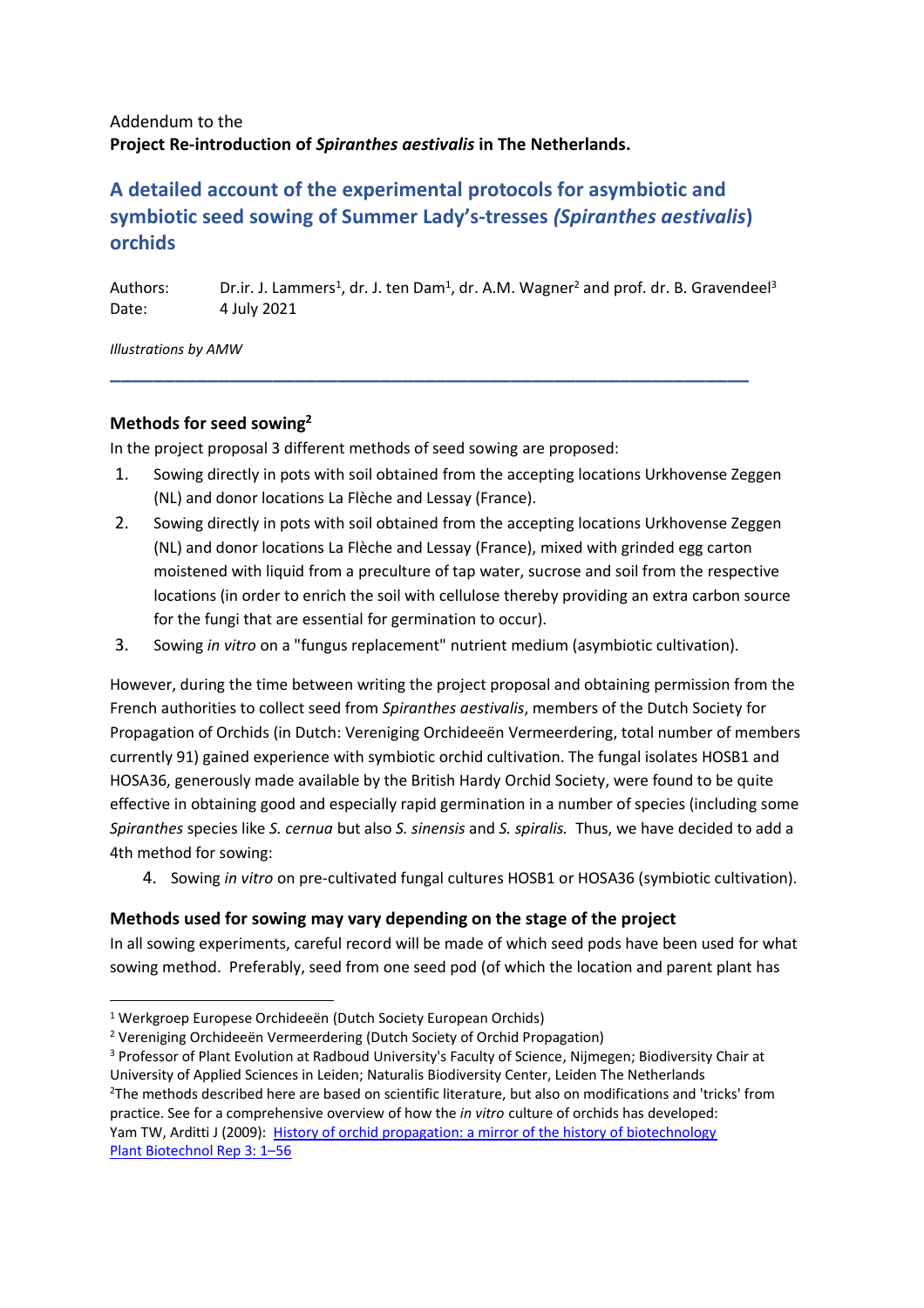been noted) will be used for one treatment. If there is not enough seed in a seed pod for a particular treatment, a second pod of the same parent plant will be used. This allows the results obtained to be followed on the basis of the individual parent plant.

It seems tempting to immediately sow a large portion of the collected seeds in soil from the intended location, enriched or not with cellulose (methods 1,2). However, the amount of seed that we can collect in the French locations is limited and immediate success is not guaranteed: in general the yield of such direct sowing is low.

Therefore, the very first goal in the project will be to use the collected seed for obtaining as many seedlings as quickly as possible and to collect as much seed as possible after flowering of the mature plants developing from these seedlings, thus creating our own substantial source of seed supply. And that is why, at the start of the project, the emphasis will be, at least with the two seed-pods that can be maximally obtained at the donor location La Flèche, on *in vitro* propagation, asymbiotic as well as symbiotic (method 3,4). With respect to the location Lessay: if the permitted 5 stems with ripe pods indeed can be obtained, enough seeds will probably be left, after sowing symbiotically and asymbiotically, for sowing in soil from donor and/or acceptor location.

For one sowing session, one to two seed pods are needed, depending on how large and well-filled they are. Should it come to the point that with the donor La Flèche seed pods a choice must be made, preference will be given to asymbiotic sowing. Development of the seedlings is slower than with symbiotic sowing, but it produces many more seedlings per sowing session.

The seeds, obtained in this way will be used for further propagation under controlled conditions (private greenhouses of VOV members in at east 4 different locations) and for direct sowing outdoor in the intended nature area.

Also a selection of mature plants can be planted in the acceptor location Urkhovense Zeggen (NL). Permission has already been obtained from the landowner.

We will carefully monitor and share the results as well as the details of the sowing and planting protocols with anyone interested (see step 7. Dissemination below for further details). However, because not everyone may be very familiar with the methods used in *in vitro* propagation of orchids, and because this is not described in much detail in the project plan, we have decided to expand the project plan with this addendum, in which the asymbiotic and symbiotic sowing protocols may be explained and illustrated.

## **Asymbiotic sowing of** *S. aestivalis*

Orchid seeds, in nature, germinate only when they get infected with mycorrhizal fungi that provide the developing embryo with water, carbohydrates, minerals, and vitamins. But if orchid seeds are placed on a suitable cultivation medium, they get the necessary nutrition from the medium and they no longer need special fungi to germinate.

Because it is not desirable that all kinds of harmful bacteria and fungi start to grow on such rich culture media, we work under sterile conditions (in a laminar flow cabinet). The seeds are sterilized with bleach (NaClO). In addition to a disinfectant effect, the bleach also has the effect of weakening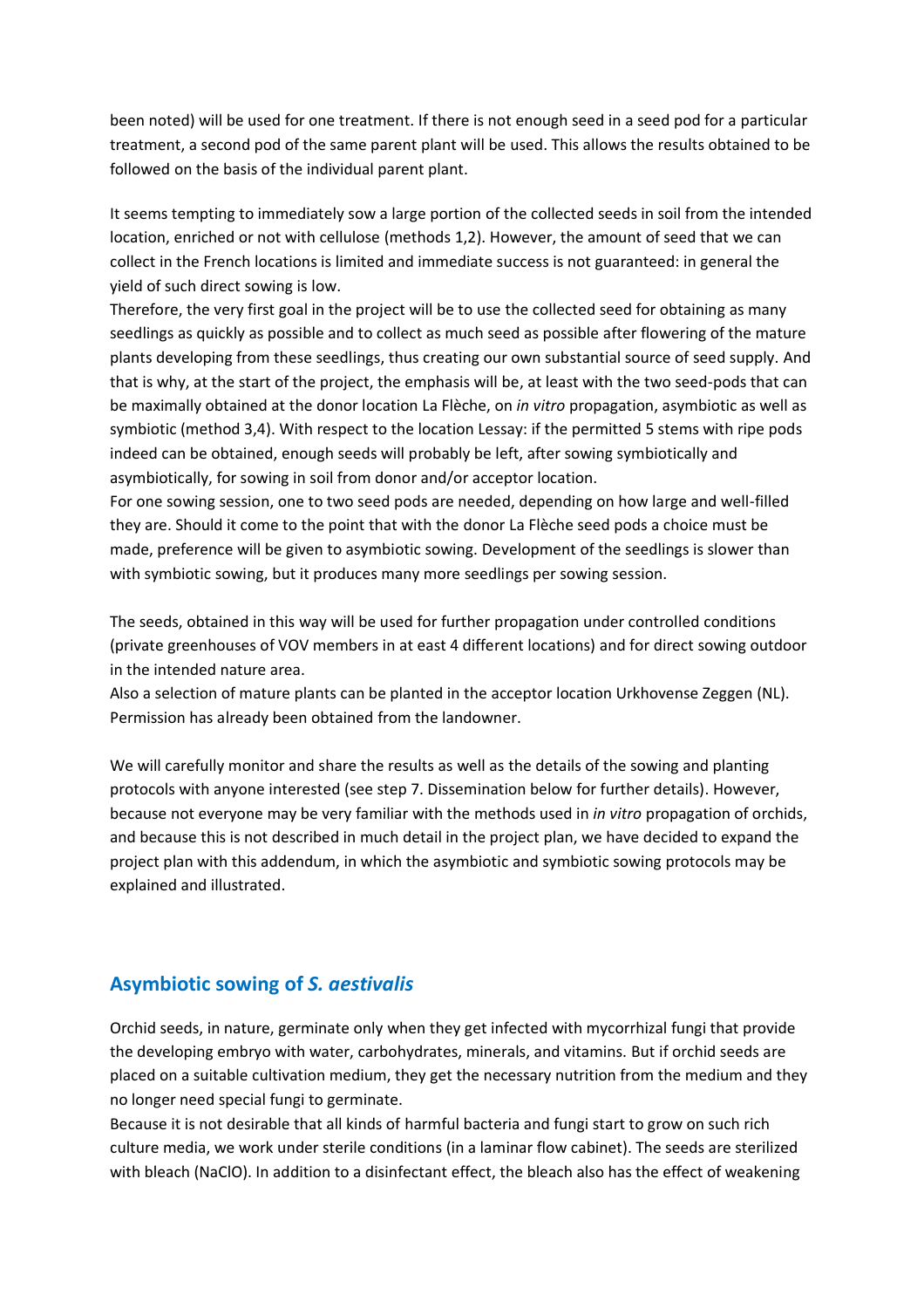the hard seed coat, allowing water and nutrients to enter more easily (in nature, the fungus breaks down the seed coat).

#### **Step 1. Preparation of the sowing medium**

Seeds will be sown on BM1 medium with Nitsch vitamin mixture, sucrose and agar:

| <b>Macronutrients</b>                                 |                             | <b>Vitamins</b> |                            |
|-------------------------------------------------------|-----------------------------|-----------------|----------------------------|
| KH <sub>2</sub> PO <sub>4</sub>                       | 300 mg. $L^{-1}$            | Biotin          | $0.05$ mg. L <sup>-1</sup> |
| $MgSO4 * 7 H2O$                                       | 100 mg. $L^{-1}$            | Folic acid      | $0.5$ mg. $L^{-1}$         |
| Caseine hydrolysate                                   | 500 mg. $L^{-1}$            | L-glycine       | 2.0 mg. $L^{-1}$           |
| L-glutamine                                           | 100 mg. $L^{-1}$            | Myo-inositol    | 100 mg. $L^{-1}$           |
|                                                       |                             | Nicotinic acid  | 5.0 mg. $L^{-1}$           |
| <b>Micronutrients</b>                                 |                             | Pyridoxine      | $0.5$ mg. $L^{-1}$         |
| $CuSO4 * 5 H2O$                                       | $0.025$ mg. L <sup>-1</sup> | Thiamine        | $0.5$ mg. $L^{-1}$         |
| $FeSO4 * 7 H2O$                                       | 27.85 mg. $L^{-1}$          |                 |                            |
| Na <sub>2</sub> EDTA                                  | 37.25 mg. $L^{-1}$          | Sucrose         | $20 g.L^{-1}$              |
| Na <sub>2</sub> MoO <sub>4</sub> * 2 H <sub>2</sub> O | $0.25$ mg. $L^{-1}$         | Agar            | 6 g. $L^{-1}$              |
| $H_3BO_3$                                             | 10 mg. $L^{-1}$             |                 |                            |
| $MnSO4 * 4 H2O$                                       | 25 mg. $L^{-1}$             |                 |                            |
| $CoCl2 * 6 H2O$                                       | $0.025$ mg. L <sup>-1</sup> | pH 5.5          |                            |
| $ZnSO4 * 4 H2O$                                       | 10 mg. $L^{-1}$             |                 |                            |



The nutrient medium is sterilized in a pressure cooker and aliquots of 30 ml are poured in sterile plastic containers.

#### **Step 2. Sterilization of seeds**

The most widely used method of sterilizing seeds is by means of a (5 or 10 ml) sterilized syringe, with a small plug of cotton wool in the bottom of the needle hub. Fluid can then be drawn into the syringe and the syringe can be emptied again while the seeds remain in the syringe. The procedure is as follows:

• A 1% solution is prepared of commercially available 'thin bleach' with 2 drops of dish detergent per 250 ml (in order to lower the surface tension so that optimal contact between seed and sterilization fluid is achieved).



- A pinch of seeds is placed in the barrel of the syringe, 8-10 ml of the bleach is drawn and the syringe is shaken vigorously until the seeds are dispersed in the fluid. Note that the seeds stay afloat.
- Syringes are shaken well at least every five minutes. The brownish color of the seeds will slowly disappear and the seeds will start 'whirling' upon shaking. This will usually take some 20 minutes. At that point, the syringe is emptied and 6-7 ml of sterilized and demineralized water is drawn. Shake well and empty immediately. The syringe is refilled with 6-7 ml sterilized and demineralized water and the seeds are rinsed for at least an hour. Shake every 10 minutes.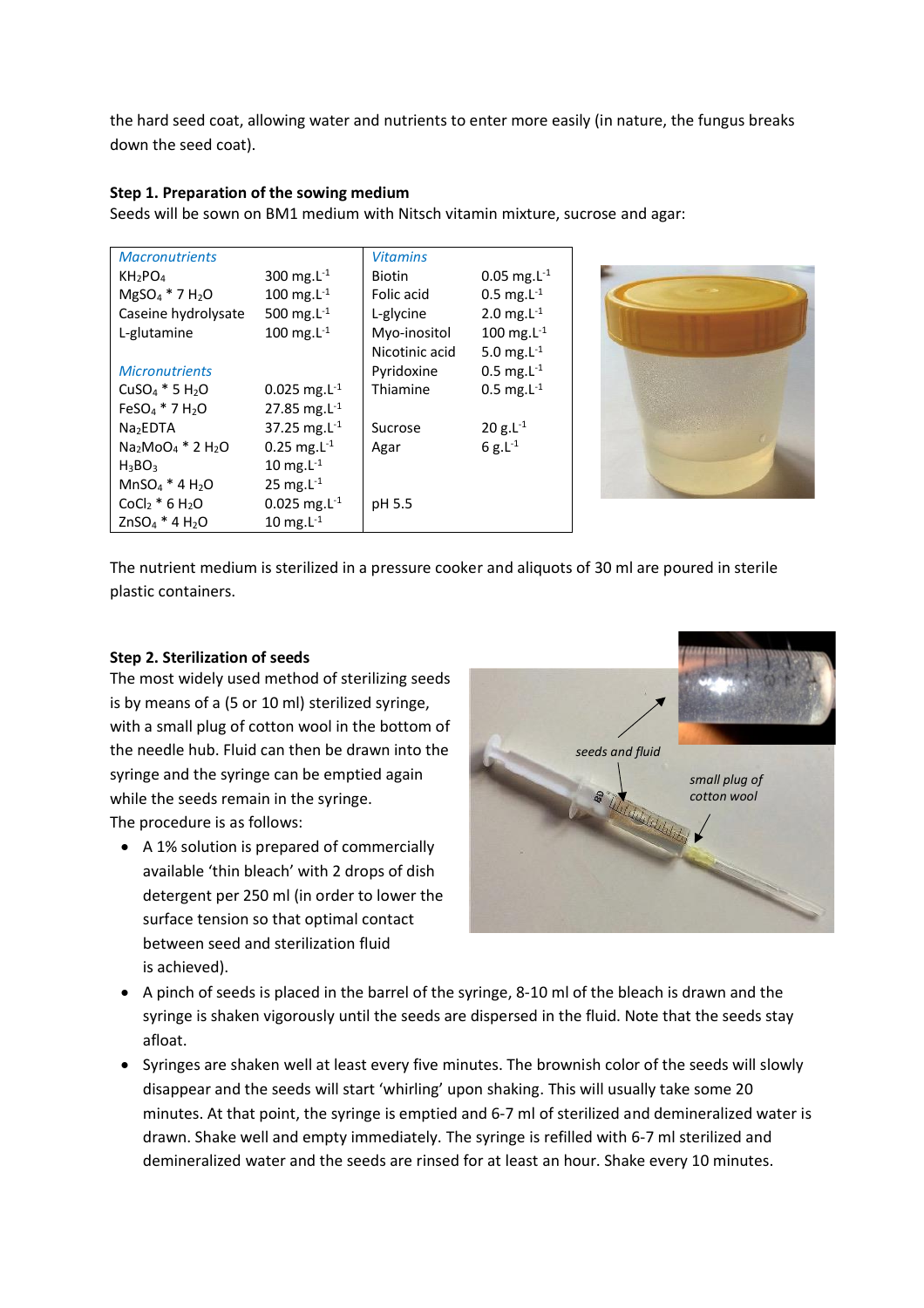#### **Step 3. Seed sowing**

The syringe is emptied and 2 ml of sterilized and demineralized water is drawn. Seeds are dispersed by vigorous shaking. The needle (including the cotton wool plug) is removed and the syringe content is injected into the sterile nutrient medium container(s). Shake gently to disperse the seeds evenly over the agar. Excess water is removed with a sterile syringe. The container is closed and stored in the dark at room temperature. Protocorm formation usually starts after  $\pm$  6 weeks.



*immediately after sowing after 6 weeks*

*Orchid seeds on nutrient medium (photographed against a dark background)* 

#### **Step 4. Replating of seedlings**

When roots and shoot formation has started, seedlings will be replanted on 1/5 MS medium with Nitsch vitamin mixture, sucrose, grinded unripe banana, grinded potato and agar and placed under dim light conditions. The nutrient medium is sterilized in a pressure cooker and aliquots of 150 ml are poured in sterile cultivation containers.

| <i>Macronutrients</i>           |                             | Vitamins                                      |                            |
|---------------------------------|-----------------------------|-----------------------------------------------|----------------------------|
| CaCl <sub>2</sub>               | 66 mg. $L^{-1}$             | <b>Biotin</b>                                 | $0.05$ mg. L <sup>-1</sup> |
| KH <sub>2</sub> PO <sub>4</sub> | 34 mg. $L^{-1}$             | Folic acid                                    | $0.5$ mg. $L^{-1}$         |
| KNO <sub>3</sub>                | 380 mg. $L^{-1}$            | L-glycine                                     | 2.0 mg. $L^{-1}$           |
| MgSO <sub>4</sub>               | $36$ mg. $L-1$              | Myo-inositol                                  | 100 mg. $L^{-1}$           |
| $NH_4NO_3$                      | 330 mg. $L^{-1}$            | Nicotinic acid                                | 5.0 mg. $L^{-1}$           |
|                                 |                             | Pyridoxine                                    | $0.5$ mg. $L^{-1}$         |
| <b>Micronutrients</b>           |                             | Thiamine                                      | $0.5$ mg. $L^{-1}$         |
| $CuSO4 * 5 H2O$                 | $0.025$ mg. L <sup>-1</sup> |                                               |                            |
| $FeSO4 * 7 H2O$                 | 27.85 mg. $L^{-1}$          | Sucrose                                       | $20$ g.L <sup>-1</sup>     |
| Na <sub>2</sub> EDTA            | 37.25 mg. $L^{-1}$          | Agar                                          | 6 g. $L^{-1}$              |
| $Na2MoO4 * 2 H2O$               | $0.25$ mg. L <sup>-1</sup>  | Ripe banana 1cm <sup>3</sup> .L <sup>-1</sup> |                            |
| $H_3BO_3$                       | 10 mg. $L^{-1}$             | Potato $1 \text{cm}^3$ . $L^{-1}$             |                            |
| $MnSO4 * 4 H2O$                 | 25 mg. $L^{-1}$             |                                               |                            |
| $CoCl2 * 6 H2O$                 | $0.025$ mg. L <sup>-1</sup> |                                               |                            |
| $ZnSO4 * 4 H2O$                 | 10 mg. $L^{-1}$             | pH 5.5                                        |                            |





*Orchid seedlings after 1 year of growth*



*A variety of asymbiotically cultured orchids in the private greenhouse of one of the members of the Dutch Society for Propagation of Orchids*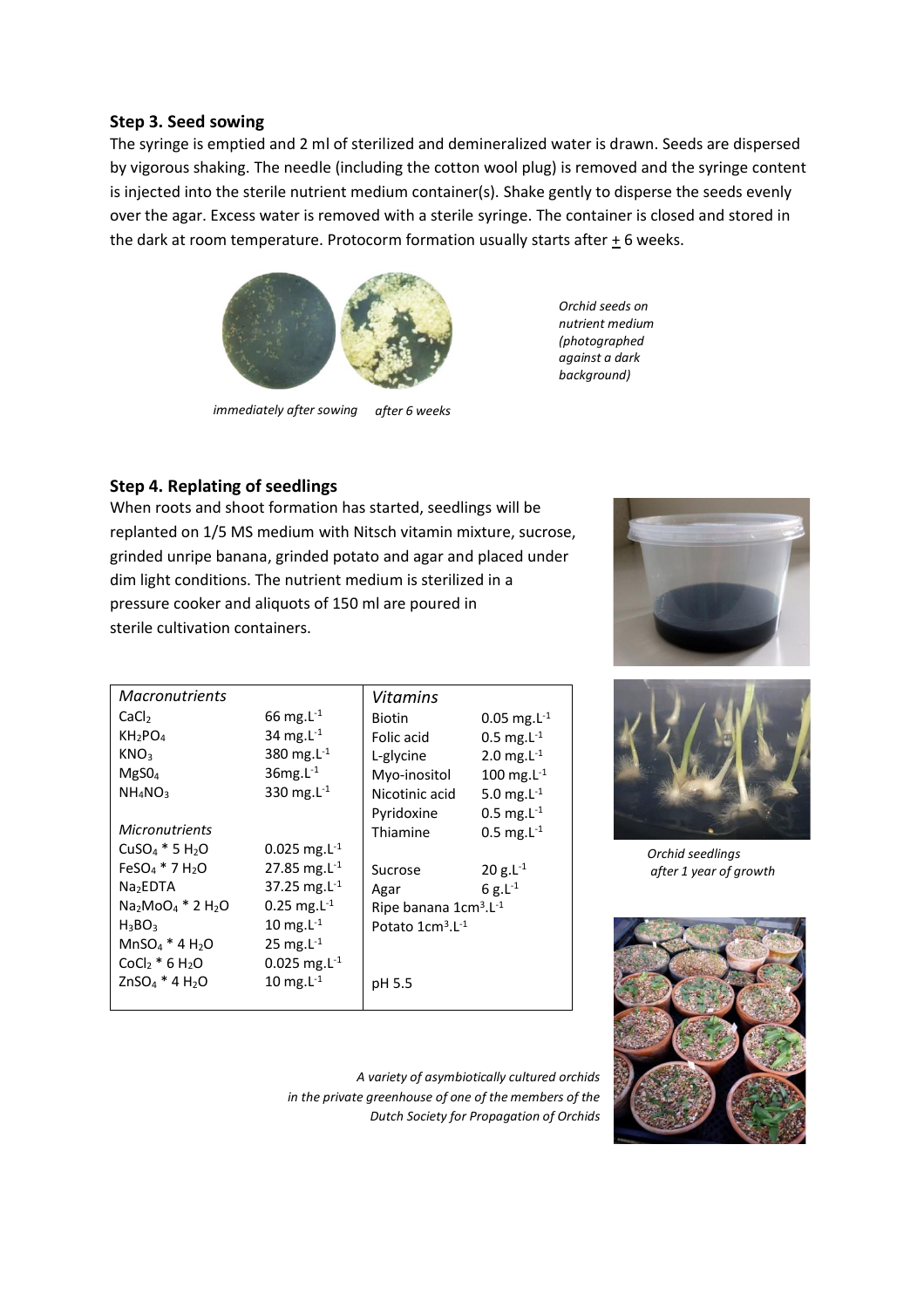#### *Step 5. Planting*

When tuber formation has taken place plantlets will be transferred to pots with soil from the Urkhovense Zeggen location. Pots are then placed in a cold green house in moderate light (regime following outdoor conditions).

## **Symbiotic sowing**

Orchid seeds, in nature, germinate only when they become infected with mycorrhizal fungi that provide the developing embryo with water, carbohydrates, minerals and vitamins. The British Hardy orchid Society generously made two fungal strain available, HOSB1 and HOSA36 respectively, that are proven to germinate a range of terrestrial orchids, including several *Spiranthes* species (see for more details [https://www.hardyorchidsociety.org.uk/HOS%201012/Cultivation.html\)](https://www.hardyorchidsociety.org.uk/HOS%201012/Cultivation.html).

Good results have already been obtained by members of the Dutch Society for Propagation of Orchids with *Spiranthes sinensis and S. spiralis.*

With this method, seeds are sown in the presence of one of the fungus cultures.

It has to be avoided that all kinds of harmful bacteria and fungi other than HOSB1 and HOSA36 infect the germinating seeds, so also here, we work under sterile conditions (laminar flow cabinet).

## **Step 1. Establishing and maintaining the fungal cultures**

Symbiotic fungi HOSB1 and HOSA36 are grown in individual sterile Petri dishes, containing 40 ml culture medium consisting of pressure cooker sterilized 6g.L $^{-1}$  agar and 2.5g.L $^{-1}$  finely grinded oatflakes. The Petri dishes are inoculated with a small section of fungal mycelium. This quickly spreads across the agar plate.



The fungus is replated every 3 weeks on fresh culture medium.

## **Step 2. Seed sterilization**

Seed sterilization is performed as described in step 2 of the asymbiotic sowing procedure.

## **Step 3. Seed sowing**

Seeds are sown as described in step 3 of the asymbiotic sowing procedure on Petri dishes containing a culture medium consisting of pressure cooker sterilized 6g.L<sup>-1</sup> agar and 2.5g.L<sup>-1</sup> finely grinded oatflakes. Small sections of fungus culture (mycelium and agar) are then added to the Petri dish containing the sterilized seed. The fungal mycelium quickly spreads and infects the individual orchid seeds enabling seed germination to take place.

## **Step 4. Replate of seedlings**

As soon as protocorms are visible they are transferred to similar culture vessels as shown in step 4 of the asymbiotic culture procedure, but then filled with a culture medium consisting of pressure cooker sterilized 6g.L<sup>-1</sup> agar and 2.5g. L<sup>-1</sup> finely grinded oatflakes. Seedlings are replated every 4 weeks.



*S. sinensis in a symbiotic (HOSB1) culture*